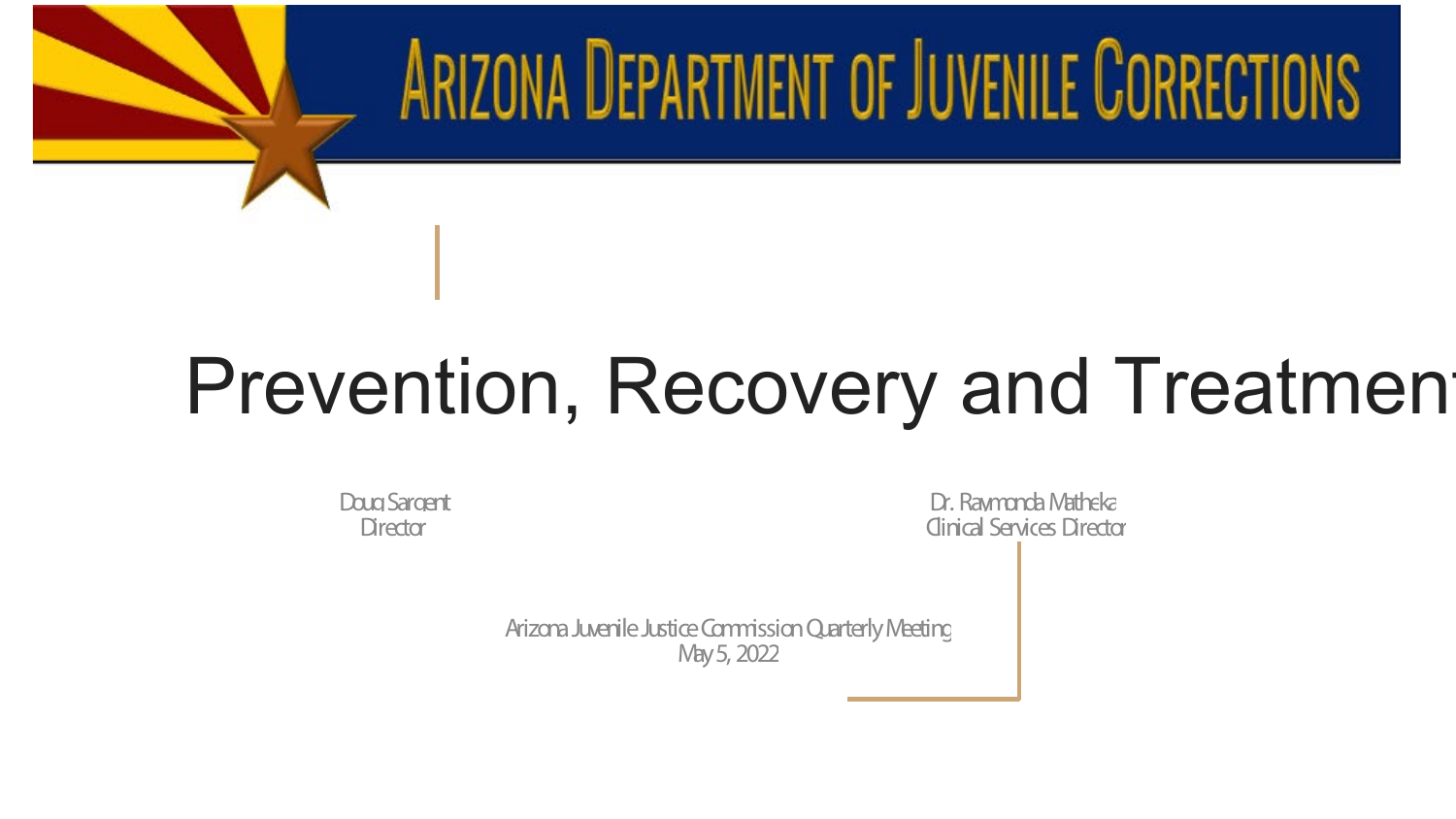### Reception, Assessment, and Classification (RA

- Treatment begins Day One at Adobe Mountain School
- 14-day intake process
- Assessed by mental health professionals and medical staff
- Individualized treatment needs are identified and created

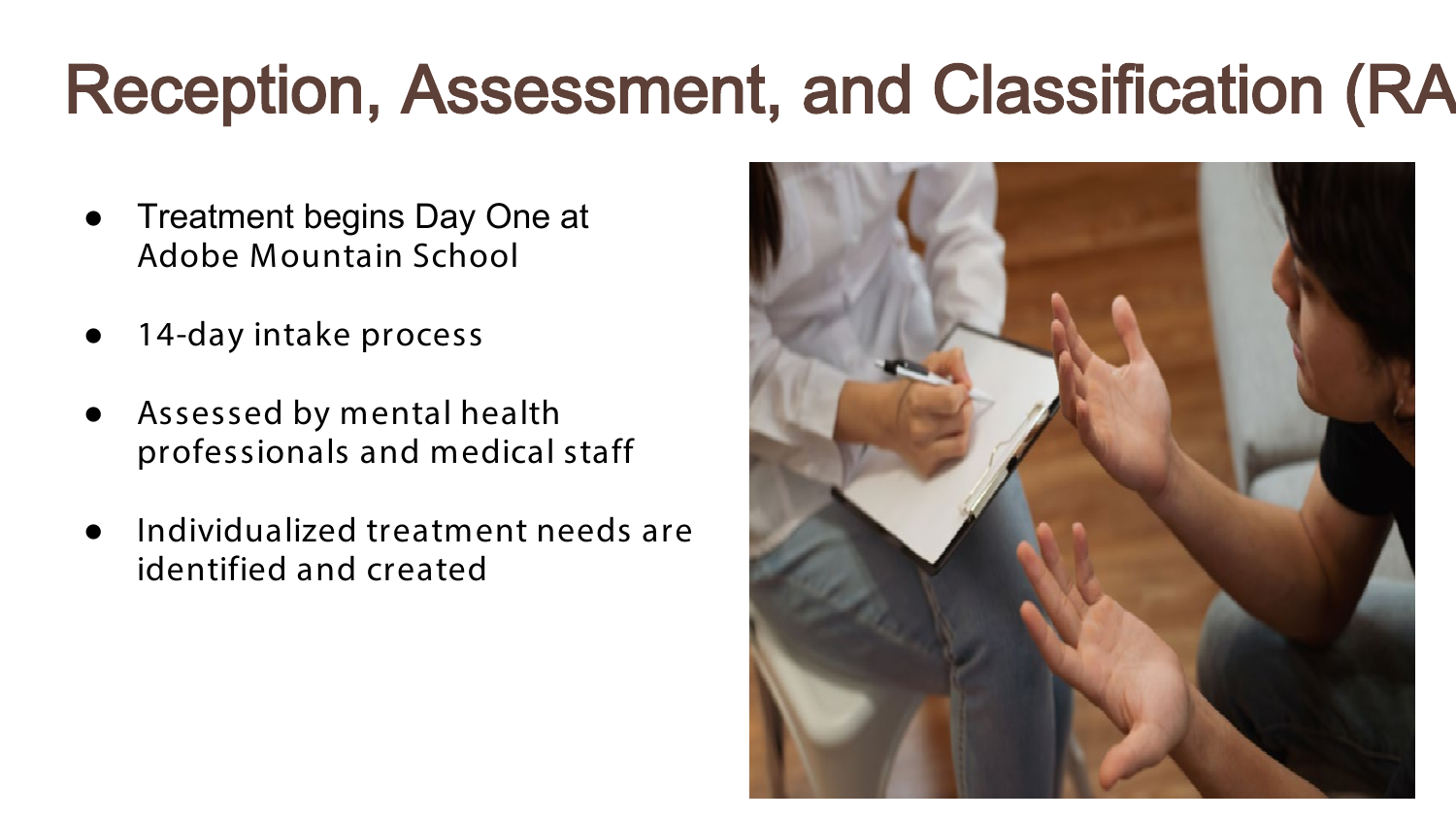

- Treatment provided at Adobe Mountain School follows a protocol that includes:
	- Trauma informed, client -matching interventions
	- cognitive -behavioral skill groups
	- trauma therapies with highly competent trauma therapists
- All of Adobe's 11 licensed mental health professionals are trained in trauma treatment
- Each youth is seen by their therapist at least once every 14 days
- Therapists are trained to provide:
	- DBT
	- Eye Movement Desensitization and Reprocessing Therapy (EMDR)
	- Structural Dissociation Theory
	- Neurofeedback and other specialized trauma treatments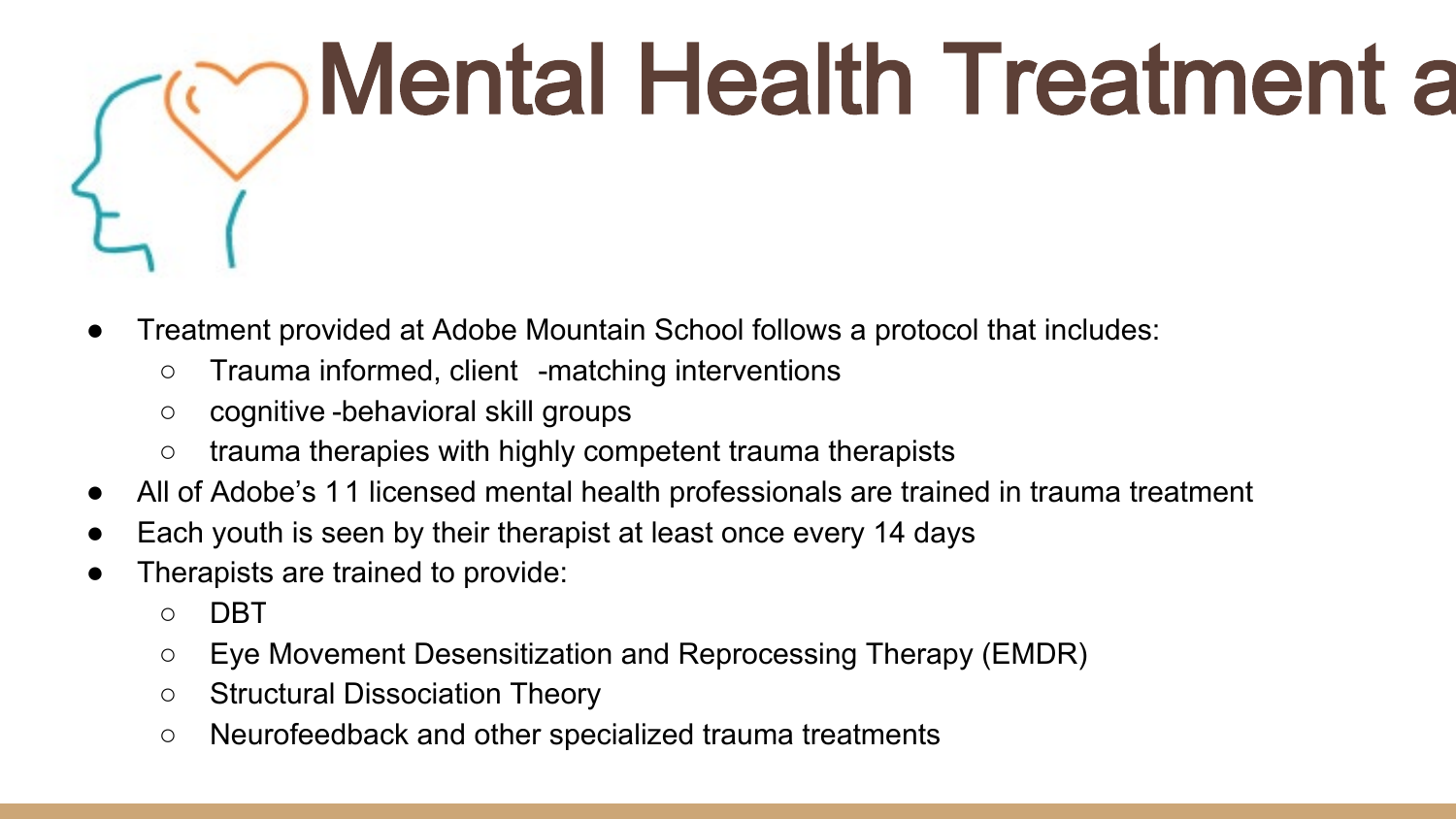# Specialized Trauma Therapies

#### Eye Movement Desensitization and Reprocessing (EMDR)

- EMDR is an integrative psychotherapy approach that has been extensively researched and proven effective for the treatment of trauma.
- **EMDR works with an individual's** neurobiology to assist individuals in processing emotional traumatic memories.

#### Neurofeedback

- A form of biofeedback
- Harnesses the brain's neuroplasticity in order to bring about symptom improvement for aggression, anxiety, depression, and substance use.
- For example, trauma, developmental problems, or TBIs cause a state of chronic hyperarousal, dysregulation or exhaustion. Neurofeedback calms the brain down by restoring balanced functioning thus reduces the need to use substances and other self harming methods to cope.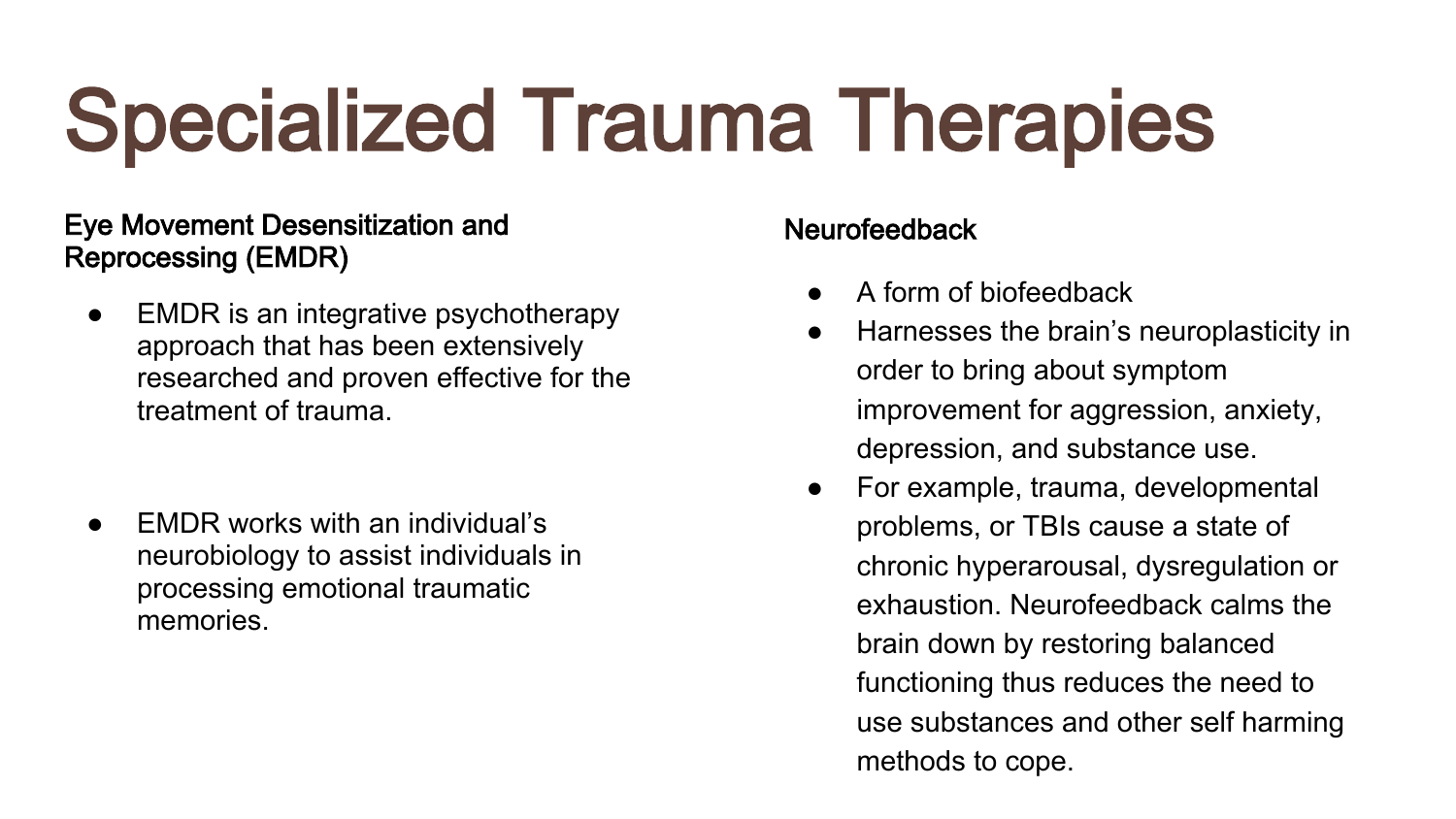### Arizona Residential Substance Abuse Treatment progra

- Adobe Mountain School has 2 housing units designated for the treatment of significant substance use disorders
	- Partially funded by the Arizona Residential Substance Abuse Treatment program (RSAT) grant
	- Program Details:
		- Dialectical Behavior Therapy (DBT) skills training groups
		- Seven Challenges program
		- Individual therapy with a licensed therapist at least once every two weeks
		- Youth participating in this program must have a minimum of 6 months and a maximum of 12 months to qualify for the program.
		- Youth are also provided drug testing on a monthly basis.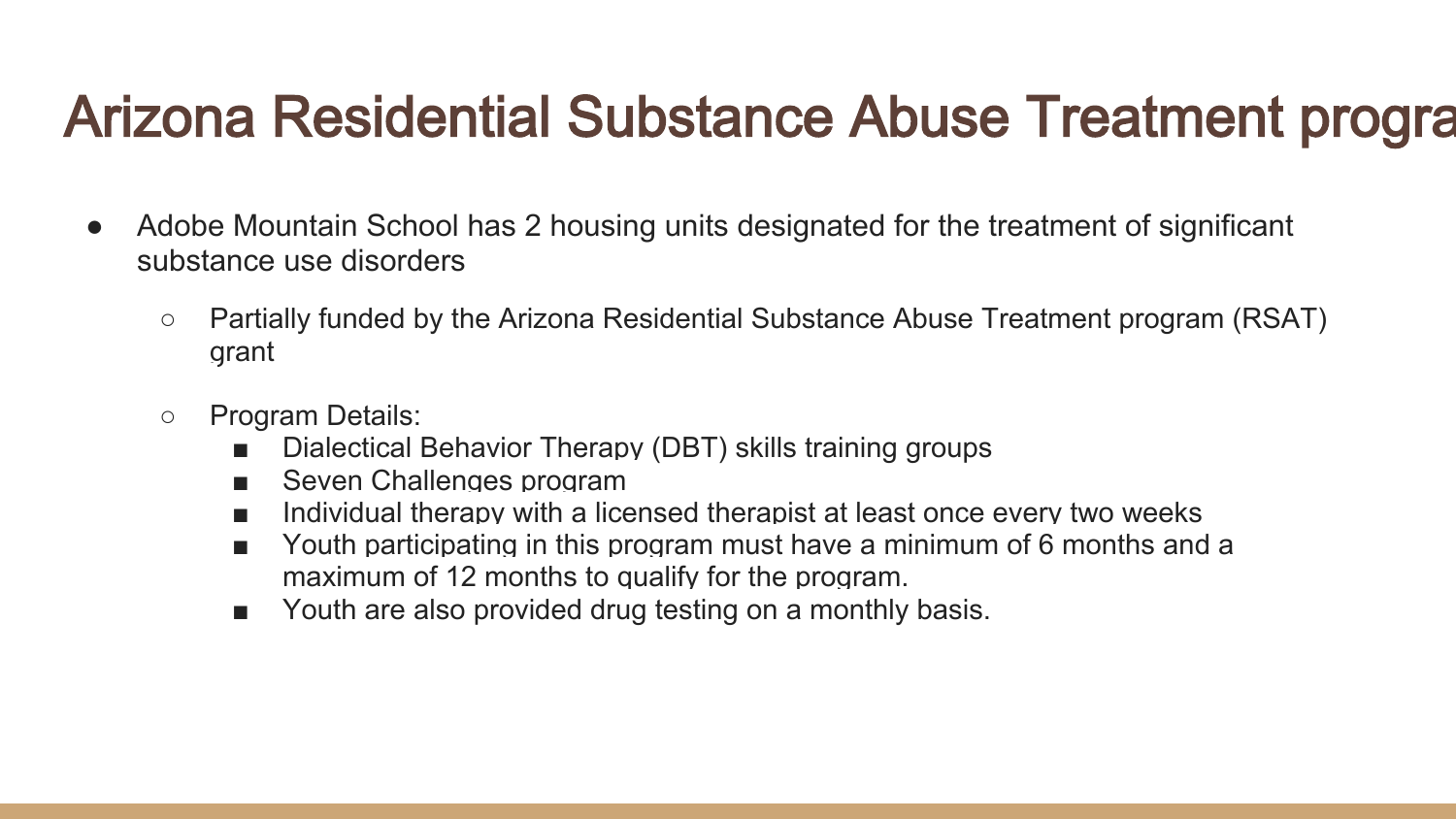# Adobe Mountain School

### □ **Year-round scheduling**

- Semesters are 8 weeks long with one week off in between semesters.
- Each semester offers two classes and each is 0.5 credits
- There is 1 period per day 7:00-12:30
- Thurs. half-days for intervention
- Credit Recovery options offered
- □ **Aligned with State Standards**
- □ **Advanc-ED Accreditation (grades 9-12)**



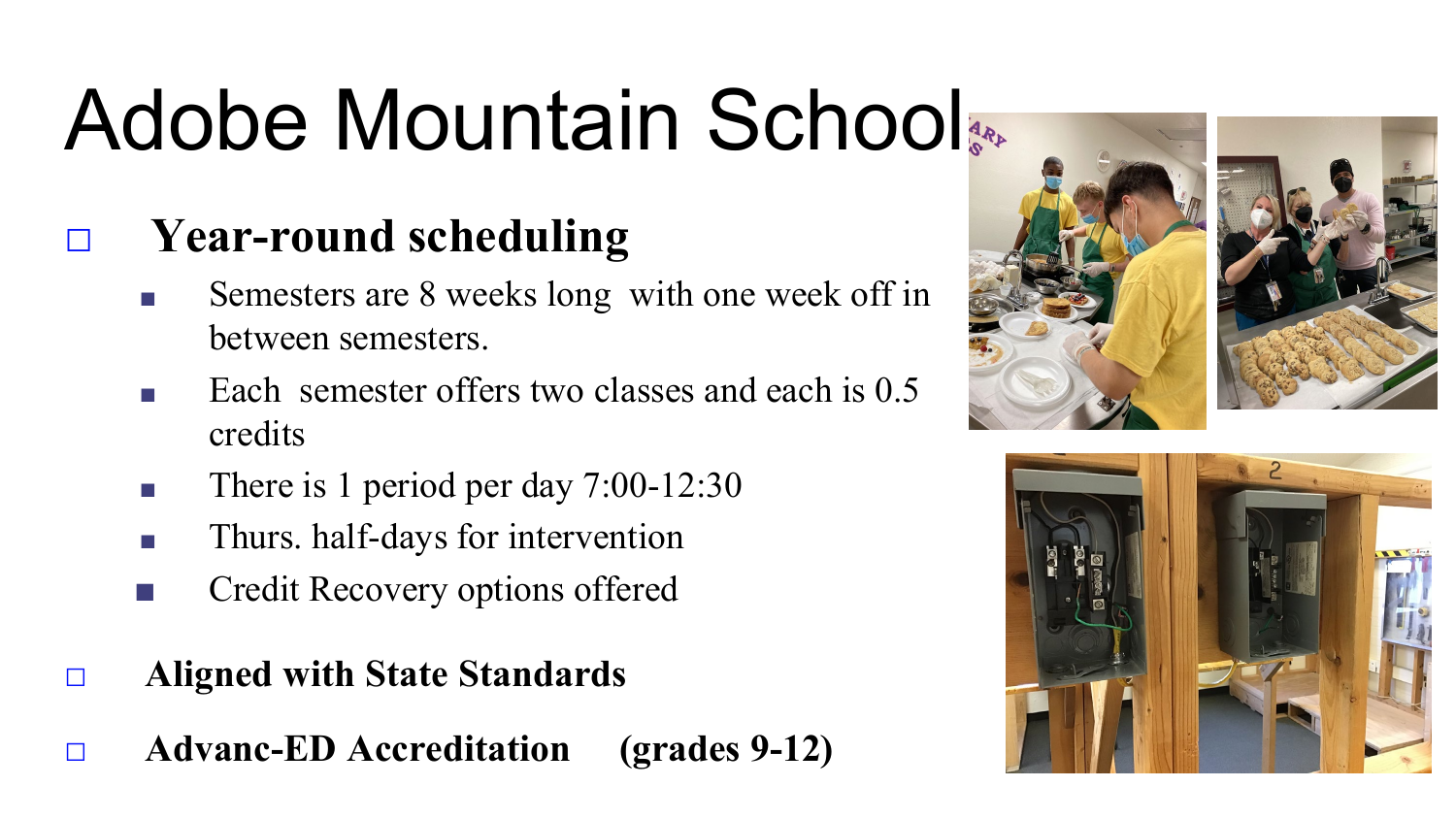# Adobe Mountain School Education Pr

The School offers opportunity for the students to earn a High School Diploma or GED.

We offer a wide variety of Trades Programs where students can earn industry certifications.

- □ **Cosmetology - Hours earned towards state license**
- □ **Computer Animation and Gaming**
- □ **Automotive- OSHA 10 Certification**
- □ **Culinary Arts -AZ/ Servsafe food handler's license**
- □ **Electrical- NCCER certificate, OSHA 10 certification**
- □ **School to Work - Arizona Career Readiness Certificate, Retail Works Certification**

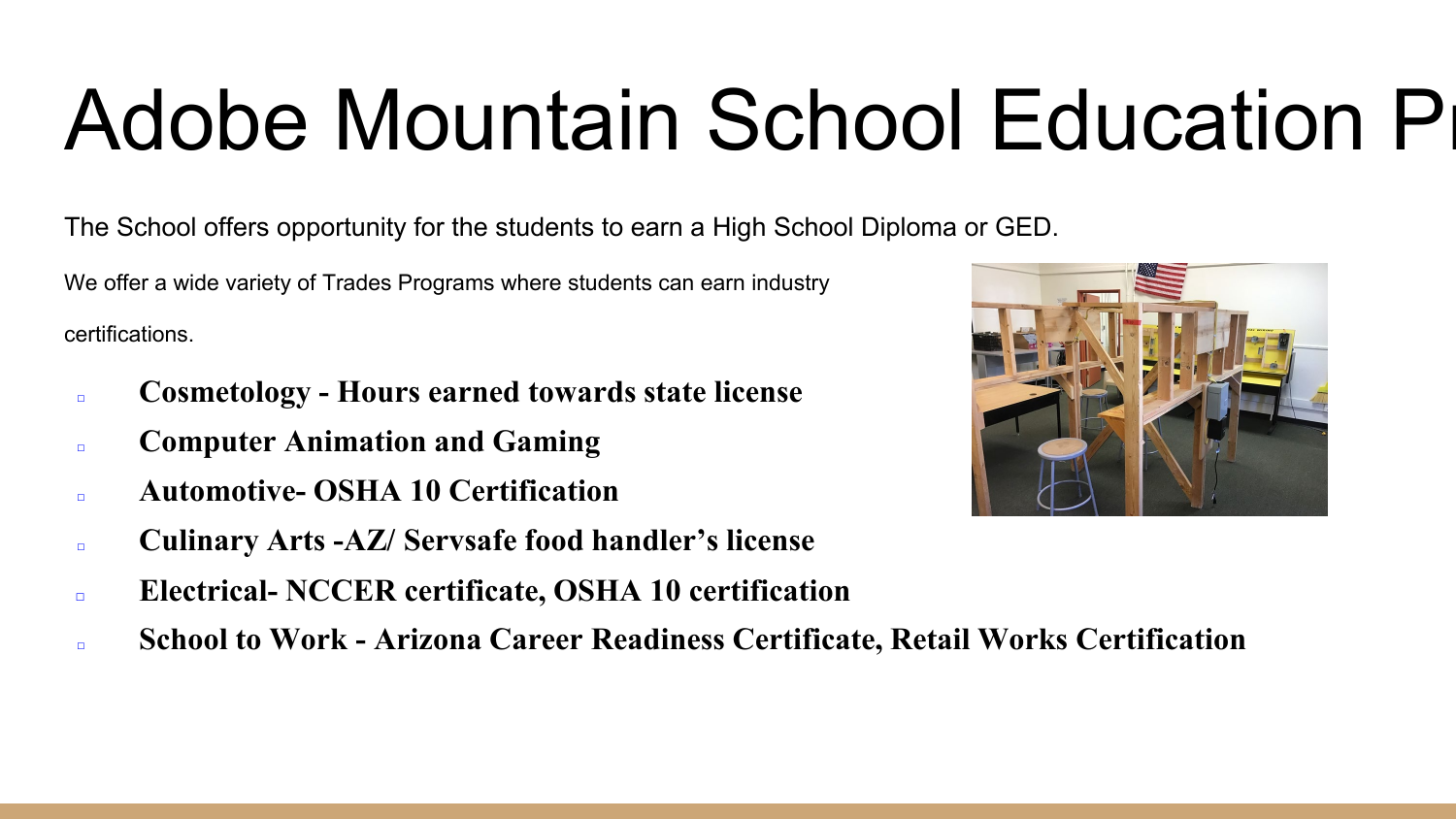### Medical Treatment at Adobe

- ADJC has an on-site medical clinic
- All youth receive a health screening upon arrival and receive regular medical attention, as needed.
- Our medical clinic currently treats medical and dental issues, psychiatric needs, withdrawals and provides education
- We have two doctors whose primary board certifications are in pediatric and adolescent medicine who are also board certified in addiction medicine through American Society of Addiction Medicine.
- These doctors are currently providing Motivational Enhancement Training which is an evidence based treatment for substance use
- As early as Fall 2022 our medical department will provide weekly addiction clinics to include Medication Assisted Treatment (i.e.,Buprenorphine and Naltrexone)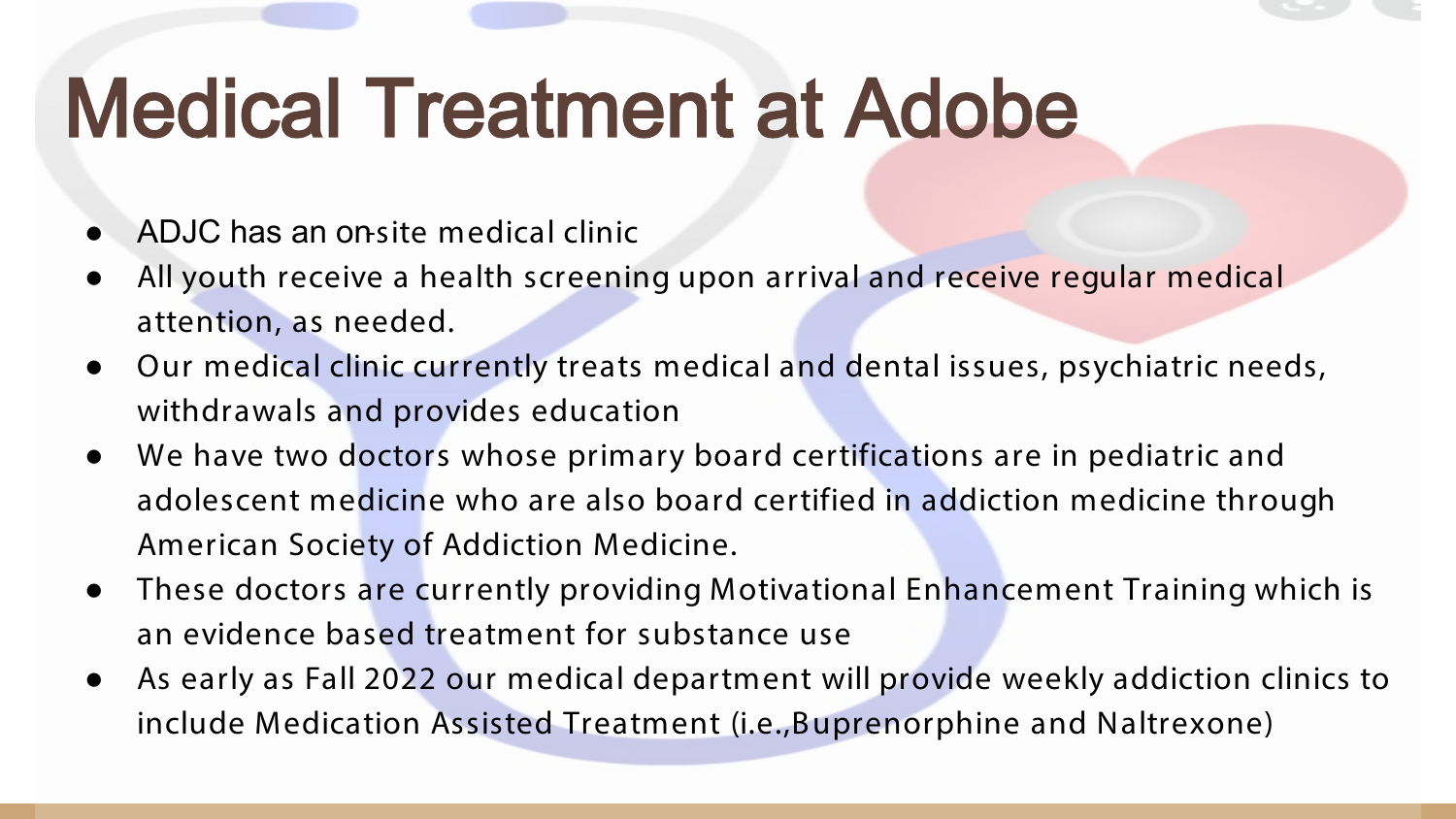### Naloxone Training and Distribution Program

Program Goals:

Education of youth and their families/guardians in the dangers of opioid use Educate, train, and provide or dispense naloxone to combat fatal opioid overdoses

- Program begins in the facility when youth first arrive during the RAC process
- While youth are at Adobe, guardians are met with in the community and provided education and resources available to them in the community.
- When the youth approaches release from Adobe, the medical department provides educational classes to the youth and trains them how to administer naloxone. Another educational class is scheduled with the guardians.
- Youth may then be prescribe naloxone as a release medication.
- After release, on a case by case basis, a youth may be provided with additional doses or be taken where they can receive a new one.